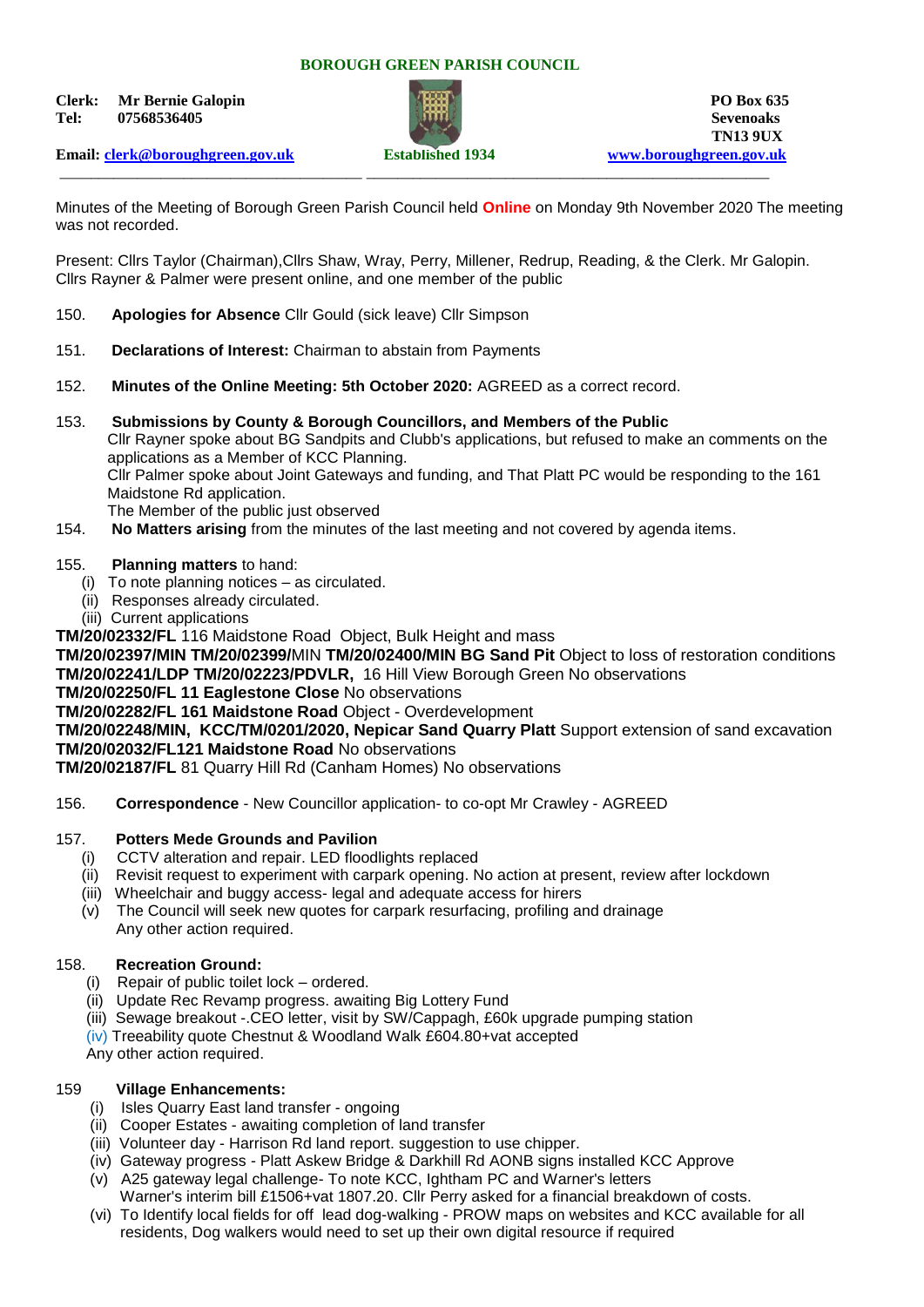# **Minutes 9th November 2020 Page 2**

# 160. **Financial Matters:**

- (i) Clerk noted progress with Unity Bank, and suggested Starling for the next, to comply with FCRS scheme.
- (ii) Finance Committee meeting 20th November 7.30
- (iii) Bank Reconciliations as at 31.Oct.20 Appendix 1
- Chairman moved item to Part 2
- (iv) Clerks' Appraisal and 6 month salary assessment
- Return to Part 1
- (v) To note new cross checking and authorisation of payments

# 161 **Website Accessibility, Compliance & Risk:**

- (i) Off lead dog walking see 159 (vi)
- (ii) Facebook page- it was agreed that Cllr Wray would set up a PC Facebook profile, and work with the Clerk to post official PC information. It was noted that PC's should ensure that their posts on Social Media are clearly identified as personal opinions, and not representing the PC

# 162 **T&MBC Local Plan:**

 (i) Update on Inquiry progress- Inquiry cancelled, no renewed date, awaiting Inspector's detailed letter No action required.

# 163 **Highways and Streetlighting:**

- (i) To discuss possible annual lighting contract with Ken Bonner's Streetlights.
- (ii) Streetlighting LED discount survey Chairman to chase
- (iii) KCC Officer's report Traffic Schemes awaiting current speed survey
- (vi) To engage Traffic Expert re Traffic Scheme- Les Henry quote for above at 3x £350, AGREED
- (vii) To apply for a KCC Member's Grant for items 3-6 in the Traffic Scheme (a) 40mph Darkhill (b) Rec Traffic Light timing (c) Speed reduction Minters to Brockway No other action required.

## 164 **Sandpits Quarries and Landfills:**

- (i) Significance of JCL application to deepen Nepicar (planning)
- (ii) To approve draft submission to KCC AGREED
- (iii) BGSP applications to approve draft response- AGREED

## 165. **BMPOS:**

 (i) Chairman & Cllr Millener reported on the recent meeting - Treeability ash-dieback work in hand, Arnold Tarmac commencing lay-by 14 Dec TMBC will be taking liability for trees and next year's tendering from now.

# 166 **Payments List (Cheques/Bank Payments):**

 Payment list **(Appendix 1)** checked and authorised Chairman & Cllr Gould To approve payments in Appendix 1 Proposed Cllr Perry, seconded Cllr Millener, AGREED Chairman abstained

## 167. **Future dates:**

- (i) Date of Next Meeting: **Monday December 7th 2020** online via Zoom commencing **7.30pm**, subject to change if isolation rules are removed, to a public meeting in the Annexe to The Church of the Good Shepherd.
- (ii) The Parish Office will not be open on Saturday 7th November. Annual Parish Council meeting **Deferred.** Parish Annual Meeting Friday Village Hall 8pm **Deferred.**

 At other times, appointments can be arranged to meet the Clerk, queries raised or ideas exchanged using the contact details above.

## 168. **Exclusion of Public and Press: PART 2**

1. Clerks' Appraisal and 6 month salary assessment

Part 2 minutes are confidential and are archived seperately

There being no other Part 2 Matters Chairman closed the meeting at 22.47hrs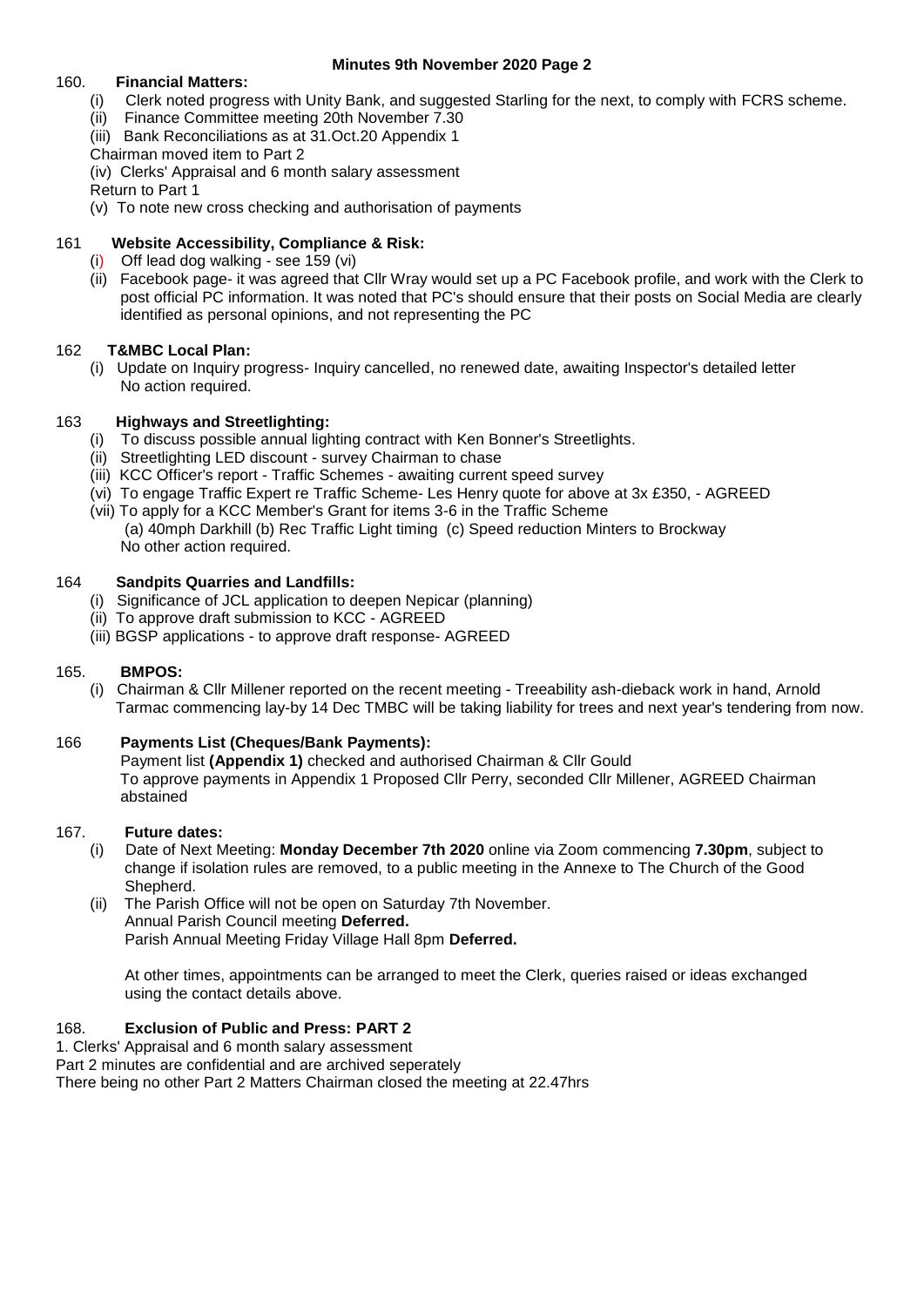# **APPENDIX 1 BGPC Cash Book Summary A/C \*\*\*857 Month: October 2020 Payments**

| <b>Standard On-Line Payments</b>               | £          |
|------------------------------------------------|------------|
| <b>Staff Wages</b>                             | $-3614.99$ |
| <b>HMRC</b>                                    | $-1390.76$ |
| <b>KCC Pensions</b>                            | $-993.28$  |
| <b>Online Banking Payments</b>                 |            |
| Wrotham Parish Council Local Plan              | -2333.94   |
| Refunds                                        |            |
| * Rob Springett: PM Sanitisation stores        | $-154$     |
| * B Galopin: BGPC office printer/ink           | $-229.99$  |
| * Rob Springett: PM Sanitisation stores        | $-9.33$    |
| * Mike Taylor: LED floodlights, Gateway signs, |            |
| RG chain, Union flags                          | $-676.68$  |
| * Mike Taylor: Team Meeting                    | $-35.96$   |
| * Barry Glew: Tennis cable, etc                | $-89.03$   |
| Carole Simpson: Refund for PM fees             | $-230.4$   |
| <b>Monthly Direct Debits</b>                   |            |
| <b>TMBC</b>                                    | $-57$      |
| Zen Internet                                   | $-10.79$   |
| Wex                                            | $-93.48$   |
| Castle Water                                   | $-40.32$   |
| Wex                                            | $-25.8$    |
| <b>Bank Charges</b>                            | $-23.73$   |
| Castle Water                                   | $-41.11$   |
| Wex                                            | $-5.4$     |
| <b>ALD</b>                                     | $-301.32$  |
| E-On                                           | $-454.02$  |
| <b>EDF Energy</b>                              | $-338$     |
| Wex                                            | $-80.01$   |
| <b>EDF Energy</b>                              | $-13$      |
| <b>Bank Transfers</b>                          |            |
| From BGPC 600857 to Unity Trust Bank           | $-85000$   |
| From BGPC 600857 to BSA1                       | -32        |
| <b>Cheque Payments</b>                         |            |
| 4394 - WPC Skatepark                           | $-175.89$  |
| 4396 - Lesly Cox: Training/YE procedure        | -450       |
| <b>Total Payments + Opening Balance</b>        | -96900.23  |
| <b>Receipts</b>                                |            |
| <b>Bank Transfers from BSA1</b>                | 96377.51   |
| <b>Skate Park Litter Pick</b>                  | 101.92     |
| <b>Fortitude: Tae Kwondo</b>                   | 388.8      |
| <b>Gillon PM Hall booking</b>                  | 32         |
| <b>Total Receipts</b>                          | 96900.23   |
| Receipts less payments (600857) 31.10.20       | 0          |
|                                                |            |
| Balance Cash Book (600857) 31.10.20            | 60         |
| Add: Un-presented Chq: 4383                    | 40         |
| Balance Bank Statement (600857) 31.10.20       | 100        |